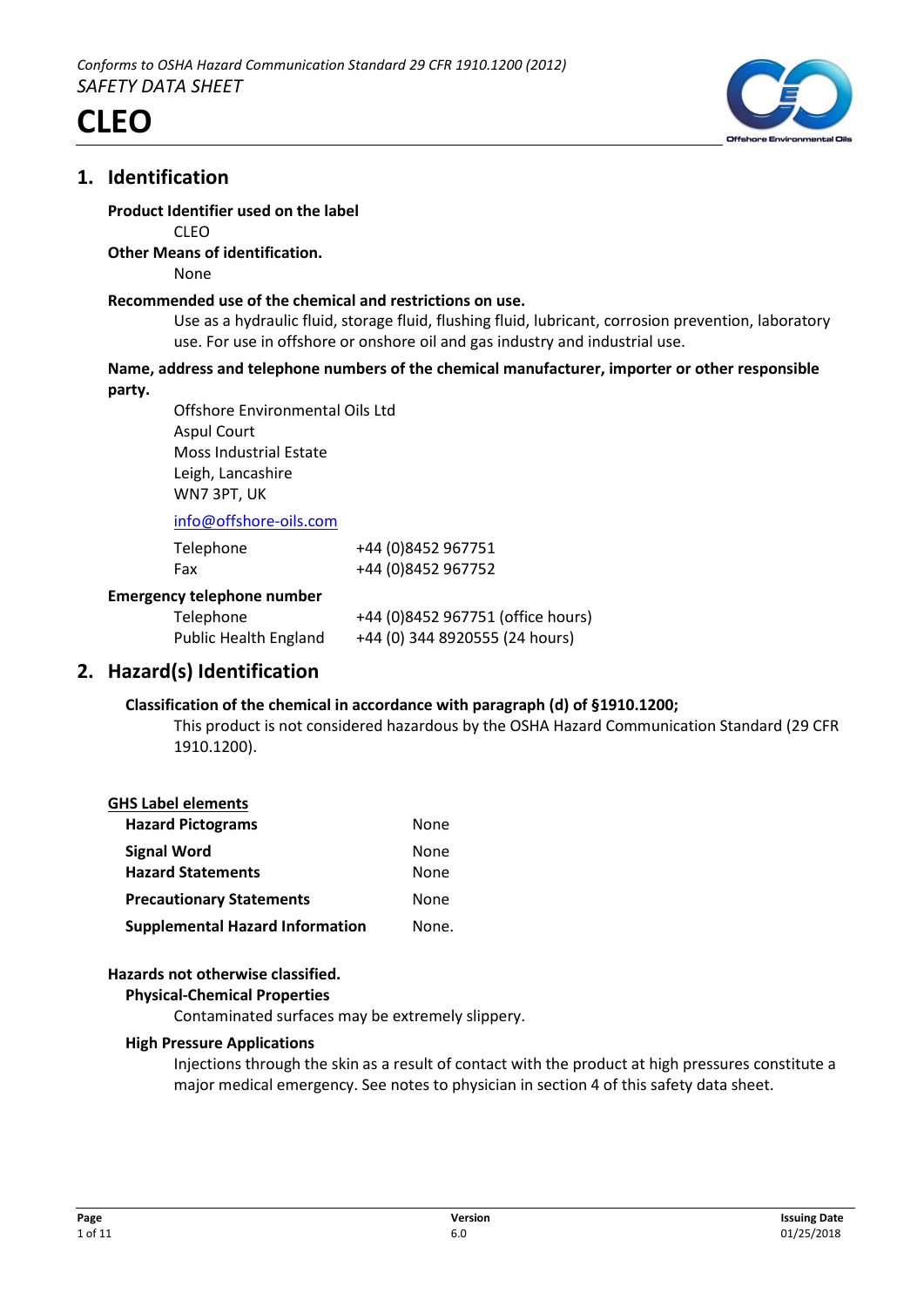

## **3. Composition / Information On Ingredients**

#### **Mixture**

There are no components in this mixture which within the current knowledge of the supplier and in the concentrations applicable, are classified as hazardous to either health or the environment and hence do not require to be reported in this section.

None of the components currently have occupational exposure limits. Control parameters are listed in section 8.

## **4. First Aid Measures**

#### **Description of first aid measures**

#### **General Advice**

Seek medical advice if irritation or symptoms persist and show this safety data sheet.

#### **Skin contact**

Wash off immediately with plenty of soap and water. Remove contaminated clothing. Seek medical attention if irritation or symptoms persist.

#### **Eye contact**

Rinse immediately with plenty of water for 15 minutes holding the eyelids open. Seek medical attention if irritation or symptoms persist.

#### **Inhalation**

Move the exposed person to fresh air.

#### **Ingestion**

DO NOT INDUCE VOMITING. Never give anything to an unconscious person. If swallowed, seek medical advice immediately and show this container or label.

#### **Protection of First Aiders**

No action should be taken without suitable training or which involves any personal risk.

#### **Most important symptoms and effects, both acute and delayed.**

See section 11 for detailed information on health effects and symptoms.

#### **Indication of any immediate medical attention and special treatment needed**

If swallowed, seek medical advice immediately and show this container or label.

#### **High Pressure Applications**

Injections through the skin due to contact with the product at high pressure constitute a major medical emergency. Injuries may not appear serious immediately, but within a few hours tissue can become discoloured, swollen, and painful with extensive subcutaneous necrosis. Surgical exploration should be undertaken without delay. Extensive and thorough debridement of the wound and underlying tissue is necessary to minimise tissue loss and to limit or prevent permanent damage. It should be noted that high pressure may force the product a considerable distance along tissue planes.

## **5. Fire Fighting Measures**

#### **Extinguishing media**

#### **Suitable extinguishing media**

Use extinguishing media appropriate to the surrounding fire conditions: Carbon Dioxide (CO2), dry chemical, foam, water fog.

#### **Unsuitable extinguishing media**

Do not use solid water stream as it may scatter and spread fire.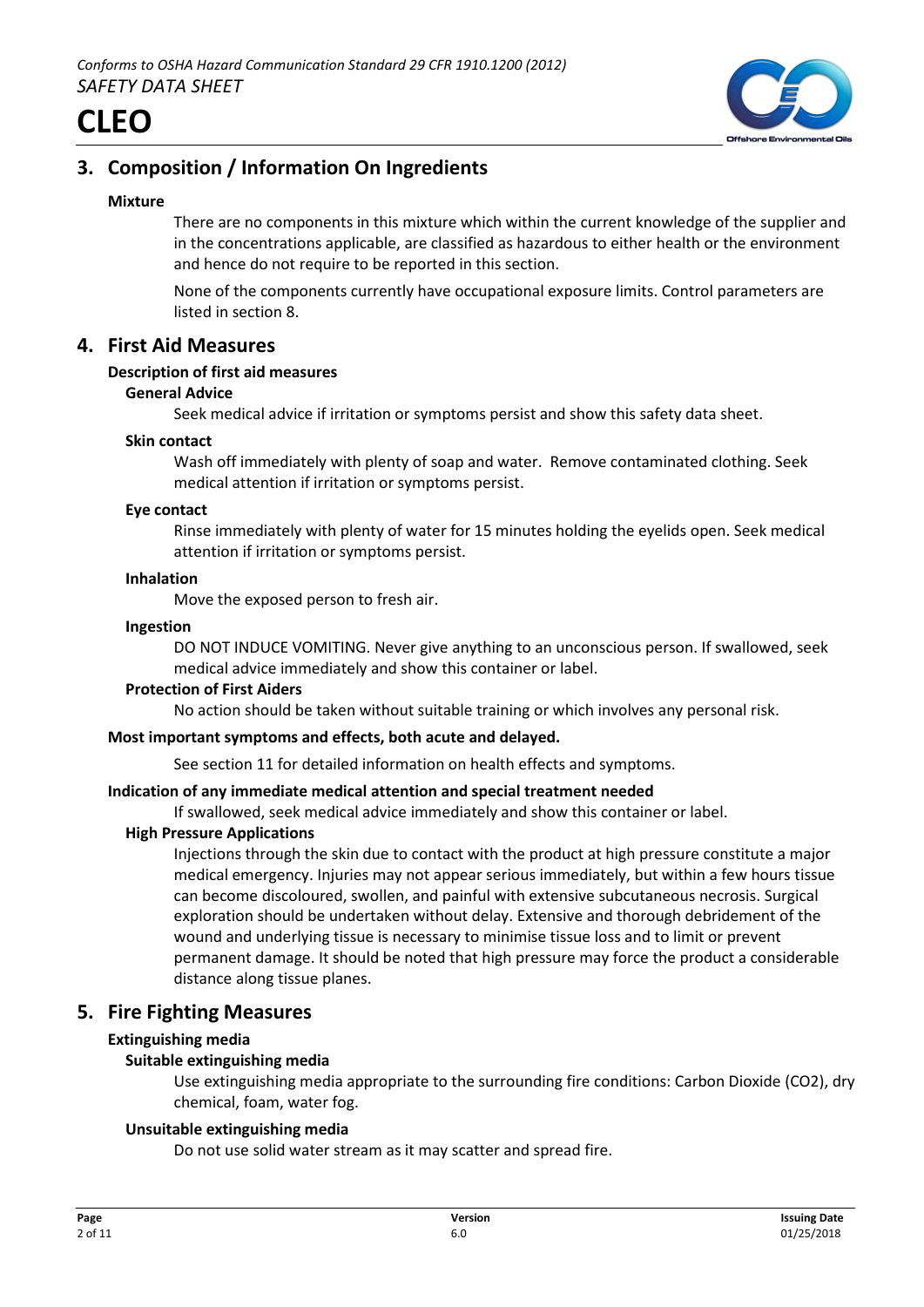

#### **Special Hazards arising from the chemical. Hazardous Combustion Products**

Burning produces irritating, toxic and obnoxious fumes including carbon and nitrogen oxides.

#### **Special Protective Equipment and precautions for fire-fighters.**

Promptly isolate the scene by removing all persons from the incidents vicinity if there is a fire, No action should be taken involving personal risk or without suitable training. Use water spray to cool unopened containers.

Fire fighters should wear appropriate protective equipment and self-contained breathing apparatus (SCBA) with a full face piece operating in positive pressure mode and full turnout gear.

## **6. Accidental Release Measures**

#### **Personal precautions, protective equipment and emergency procedures**

#### **For Non-Emergency Personnel**

Contact emergency personnel. No action should be taken without suitable training or involving personal risk. Evacuate surrounding areas and keep unnecessary and unprotected personnel from entering. Ensure adequate ventilation of the working area. Wear suitable protective equipment. Contaminated surfaces will be extremely slippery. Remove all sources of ignition. Do not breathe vapour or mist. Do not touch or walk through spilt material.

#### **For Emergency Responders**

Wear a suitable chemical protective suit, gloves and chemical boots. See also information in "For non-emergency personnel".

#### **Environmental precautions**

Avoid dispersal of spilt and runoff and contact with soil, drains, sewers or waterways. Prevent further spillage if safe. Inform the relevant authorities if the product has caused environmental pollution (sewers, waterways, soil).

#### **Methods and material for containment and cleaning up**

#### **Small Spill**

Stop leak if possible without risk. Move containers from the spill area. Absorb with inert, absorbent material, transfer to suitable, labelled containers for disposal. Dispose of via a licensed water disposal contractor.

#### **Large Spill**

Contact emergency personnel immediately. Stop leak if possible without risk. Move containers from the spill area. Approach release from upwind. Prevent entry into sewers, water courses, basements and confined areas. Collect and contain spillage with non-combustible, absorbent material e.g. sand, earth, vermiculite or diatomaceous earth and transfer to suitable, labelled containers for disposal. Dispose of via a licensed water disposal contractor.

#### **Reference to other sections**

For personal protective equipment refer to Section 8.

For disposal refer to Section 13.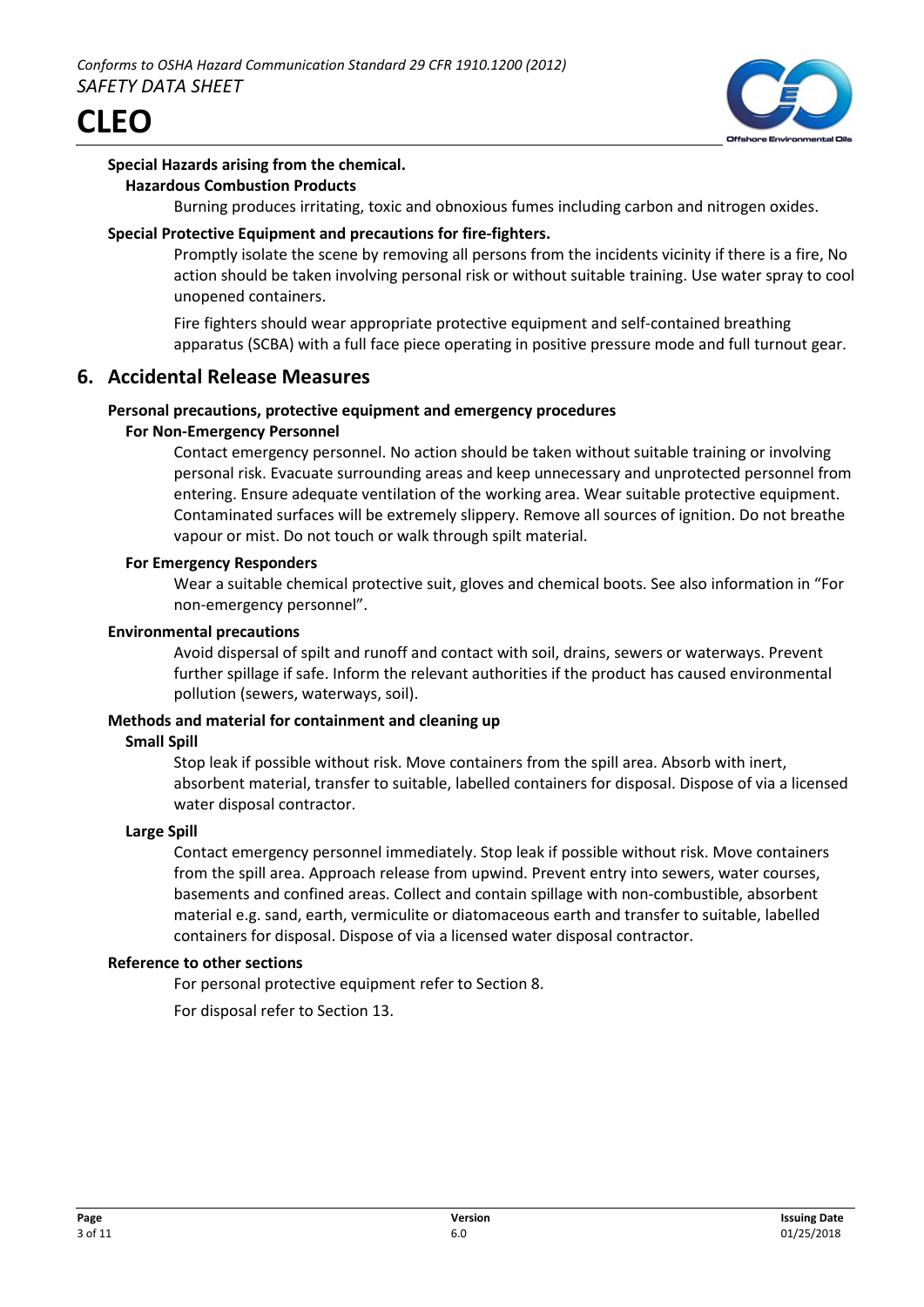



## **7. Handling And Storage**

#### **Precautions for safe handling**

#### **Advice for safe handling**

Wear suitable personal protective equipment. Avoid contact with eyes and skin and clothing. Avoid breathing vapours or spray mist. Keep in the original container or an approved alternative made from a compatible material and keep tightly closed when not in use. Do not reuse containers.

#### **Advice on General Occupational Hygiene**

Smoking, eating and drinking should be prohibited in areas where this material is handled, stored or processed. Wash thoroughly after use. Contaminated clothing and personal protective equipment should be removed before entering eating areas. Ensure that eyewash stations and chemical safety showers are close to the working location.

#### **Conditions for safe storage, including incompatibilities**

Store in correctly labelled containers. Store in a cool, dry, well-ventilated area away from heat and direct sunlight. Keep containers tightly closed until ready for use. Where possible, design the installations in order to avoid accidental emissions of product (due to seal breakage, for example) onto hot casings or electrical contacts. Protect from moisture and frost. Store in accordance with local regulations, away from incompatible materials (see section 10).

#### **Specific end uses**

Refer to section 1 and exposure scenarios in annex if applicable.

## **8. Exposure Controls / Personal Protection**

#### **Control Parameters**

None of the components currently have workplace exposure limits listed in the OSHA Permissible Exposure Limits (PEL) or American Conference of Government Industrial Hygienists (ACGIH) Threshold Limit Vales (TLV)

#### **Derived No effect Level**

No DELs available.

## **Predicated No effect Concentration**

No PNECs available.

#### **Appropriate Engineering Controls**

Activities involving chemicals should be assessed for their risk to health, to ensure exposure are adequately controlled. Personal protective equipment should be considered after other engineering control measures have been suitably evaluated. Personal protective equipment should conform to the appropriate standards, be kept in good condition and correctly maintained and be suitable for use. Your supplier of personal protective equipment should be consulted for advice on selection and appropriate standards. For further information your national organisation for standards should be contacted.

## **Environmental exposure controls.**

Emission from ventilation or work process equipment should be checked to ensure they comply with the requirements of environmental protection legislation. In some cases, fume scrubbers filters or engineering modifications to the process equipment will be necessary to reduce emissions to acceptable levels below their respective threshold limit value.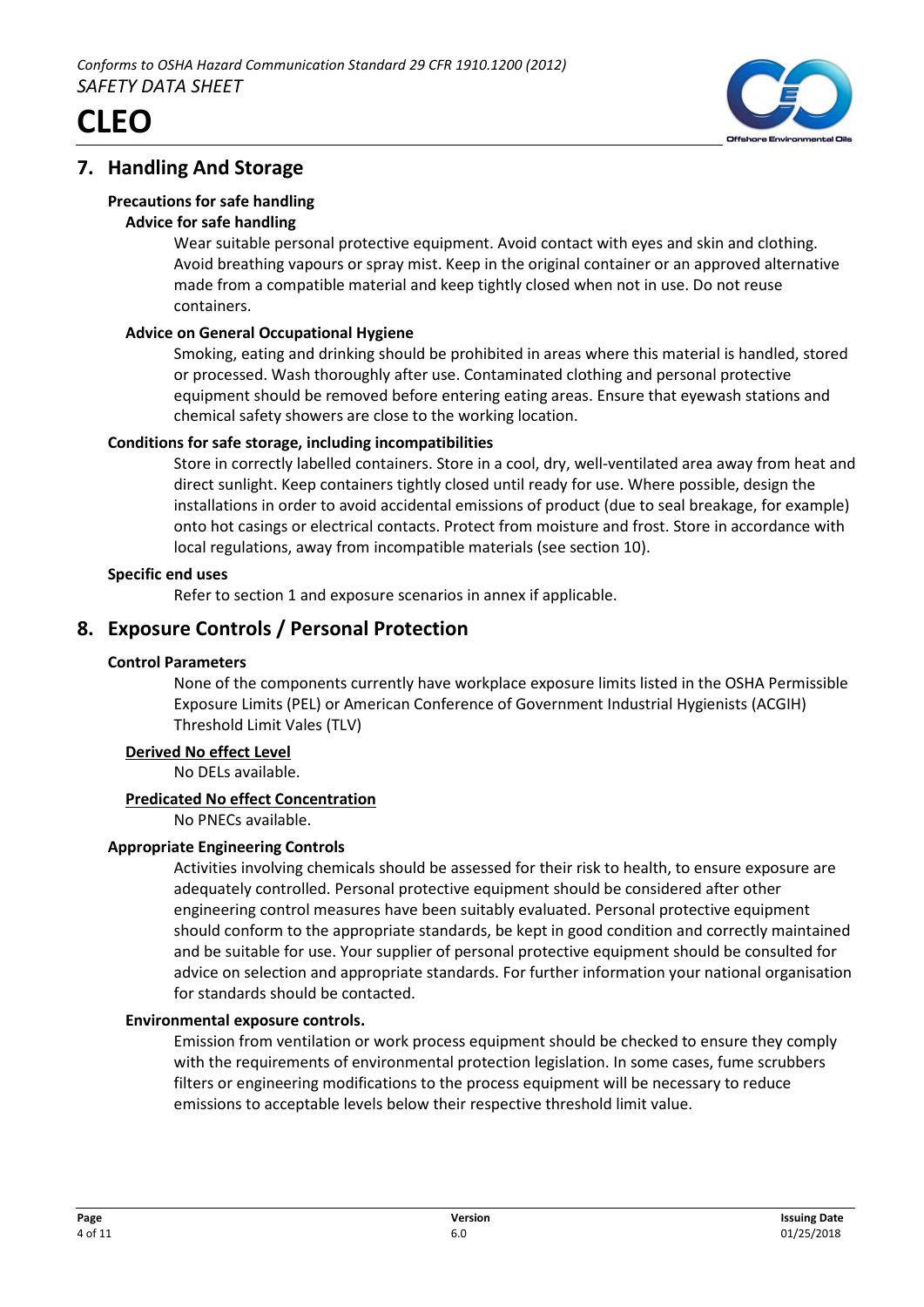



## **Individual Protection Measures such as personal protective equipment.**

#### **Eye / Face Protection**

Safety glasses with side shields are considered minimum protection.

#### **Respiratory protection**

Not normally required where there is adequate ventilation to control exposure. In case of insufficient ventilation, use suitable respiratory equipment.

#### **Skin Protection**

#### **Hand protection**

Wear chemical resistant gloves. Nitrile gloves with a minimum thickness of 0.4mm are recommended. Most gloves provide only a short time of protection before they should be discarded and replaced. Gloves should be chosen in consultation with the supplier / manufacturer and with a full assessment of the working conditions. This information does not replace suitability tests since glove protection varies depending on the conditions under which the product is used.

#### **Body Protection**

Use of protective clothing is good industrial practice. Personal protective equipment for the body should be selected based on the task being performed. Cotton or polyester/cotton overalls will only provide protection against light superficial contamination that does not soak through to the skin. Overalls should be washed regularly. When the risk of exposure is high (e.g. if cleaning spillages or when at risk of splashing), chemical resistant aprons and or imperious chemical suits and boots will be required.

#### **Thermal hazards.**

May cause thermal burns. Combustion produces irritating, toxic and obnoxious fumes including carbon, sulphur and nitrogen oxides.

## **9. Physical And Chemical Properties**

#### **Information on basic physical and chemical properties**

| (a) Appearance                              | Liquid                          |
|---------------------------------------------|---------------------------------|
| (b) Odour                                   | Bland                           |
| (c) Odour Threshold                         | No data available               |
| (d) pH                                      | Not applicable                  |
| (e) Melting / freezing point                | $< -30^{\circ}$ C               |
| (f) Initial boiling point and boiling range | No data available               |
| (g) Flash Point                             | >200 °C                         |
| (h) Evaporation rate                        | Below 110 kPa (1.1 Bar)         |
| (i) Flammability (solid, gas)               | No data available               |
| (j) Upper / Lower Flammability              | No data available               |
| or Explosion Limit                          |                                 |
| (k) Vapor Pressure                          | No data available               |
| (I) Vapor density                           | No data available               |
| (m) Relative density                        | 0.914 gcm <sup>-3</sup> @ 20 °C |
| (n) Solubilities                            | Insoluble in water.             |
| (o) Partition coefficient                   | Not suitable for measurement    |
|                                             |                                 |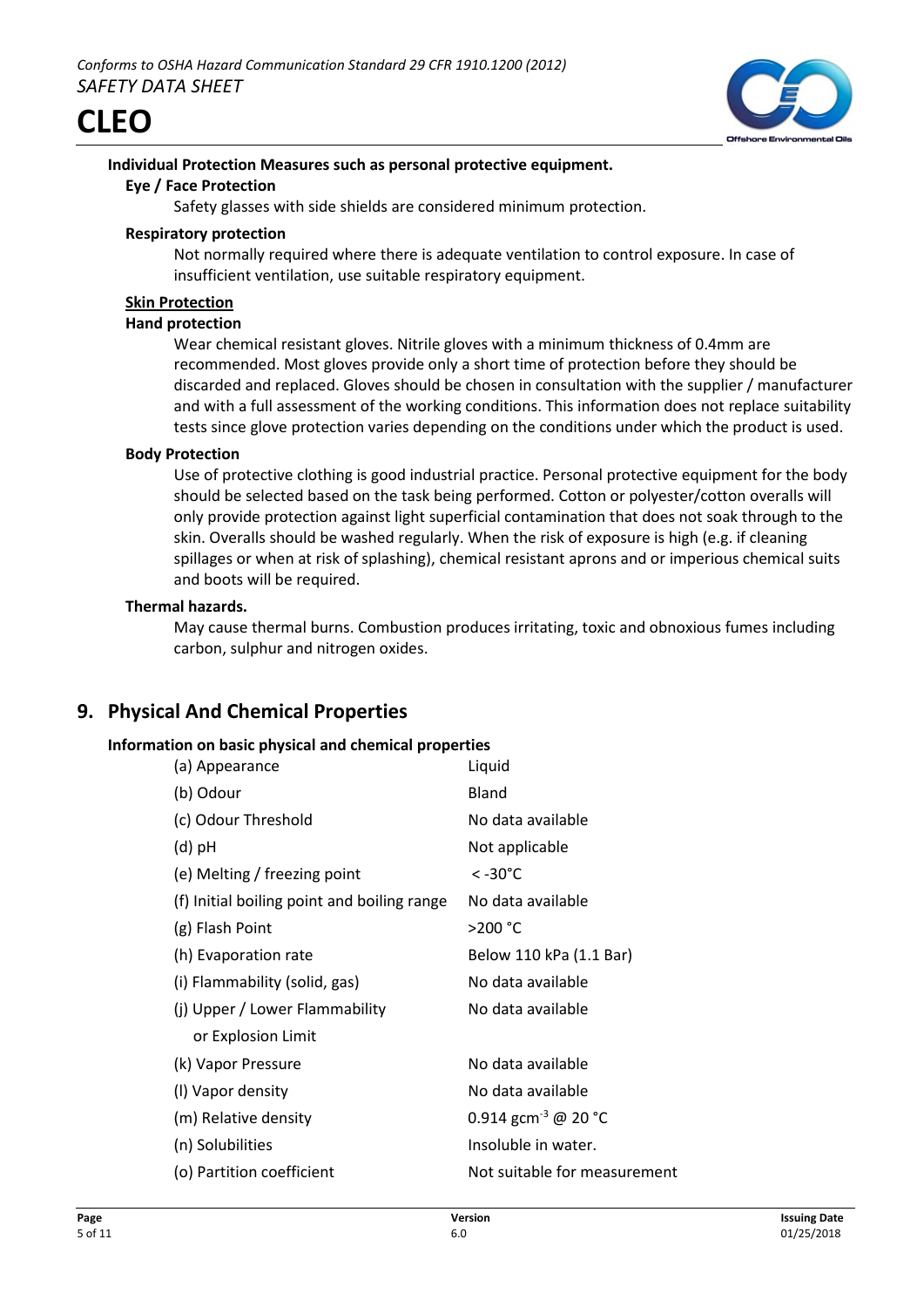

#### n-octanol / water

- (p) Auto ignition temperature. No data available
- (q) Decomposition temperature No data available
- 
- (s) Explosive properties No data available
- (t) Oxidising properties No data available

#### **Other information**

No additional information.

#### **10. Stability And Reactivity**

#### **Reactivity**

No data available.

#### **Chemical Stability**

Stable under normal operating conditions.

#### **Possibility of hazardous reactions**

None expected under normal operating conditions.

#### **Conditions to avoid**

No specific data.

#### **Incompatible materials**

No data available.

#### **Hazardous decomposition products**

Stable under normal conditions. Decomposition products may include carbon and nitrogen oxides.

## **11. Toxicological Information**

#### **Information on toxicological effects**

#### **Information on likely routes of exposure**

Routes of anticipated entry: Inhalation, Dermal.

| <b>Product Information</b>            |                                                                                          |
|---------------------------------------|------------------------------------------------------------------------------------------|
| <b>Potential Acute Health Effects</b> |                                                                                          |
| <b>Inhalation</b>                     | No known significant effects or critical hazards.                                        |
| <b>Skin Contact</b>                   | No known significant effects or critical hazards.                                        |
| <b>Eye Contact</b>                    | No known significant effects or critical hazards.                                        |
| Ingestion                             | No known significant effects or critical hazards.                                        |
|                                       | Symptoms related to the physical, chemical and toxicological characteristics             |
| <b>Inhalation</b>                     | No known significant effects or critical hazards.                                        |
| <b>Skin Contact</b>                   | No known significant effects or critical hazards.                                        |
| <b>Eye Contact</b>                    | No known significant effects or critical hazards.                                        |
| Ingestion                             | No known significant effects or critical hazards.                                        |
|                                       | Delayed and immediate effects and also chronic effects from short and long term exposure |
| <b>Inhalation</b>                     | No known significant effects or critical hazards.                                        |
| <b>Skin Contact</b>                   | No known significant effects or critical hazards.                                        |
| <b>Eye Contact</b>                    | No known significant effects or critical hazards.                                        |
| Ingestion                             | No known significant effects or critical hazards.                                        |

(r) Viscosity Typically 8.4 cst @ 40 °C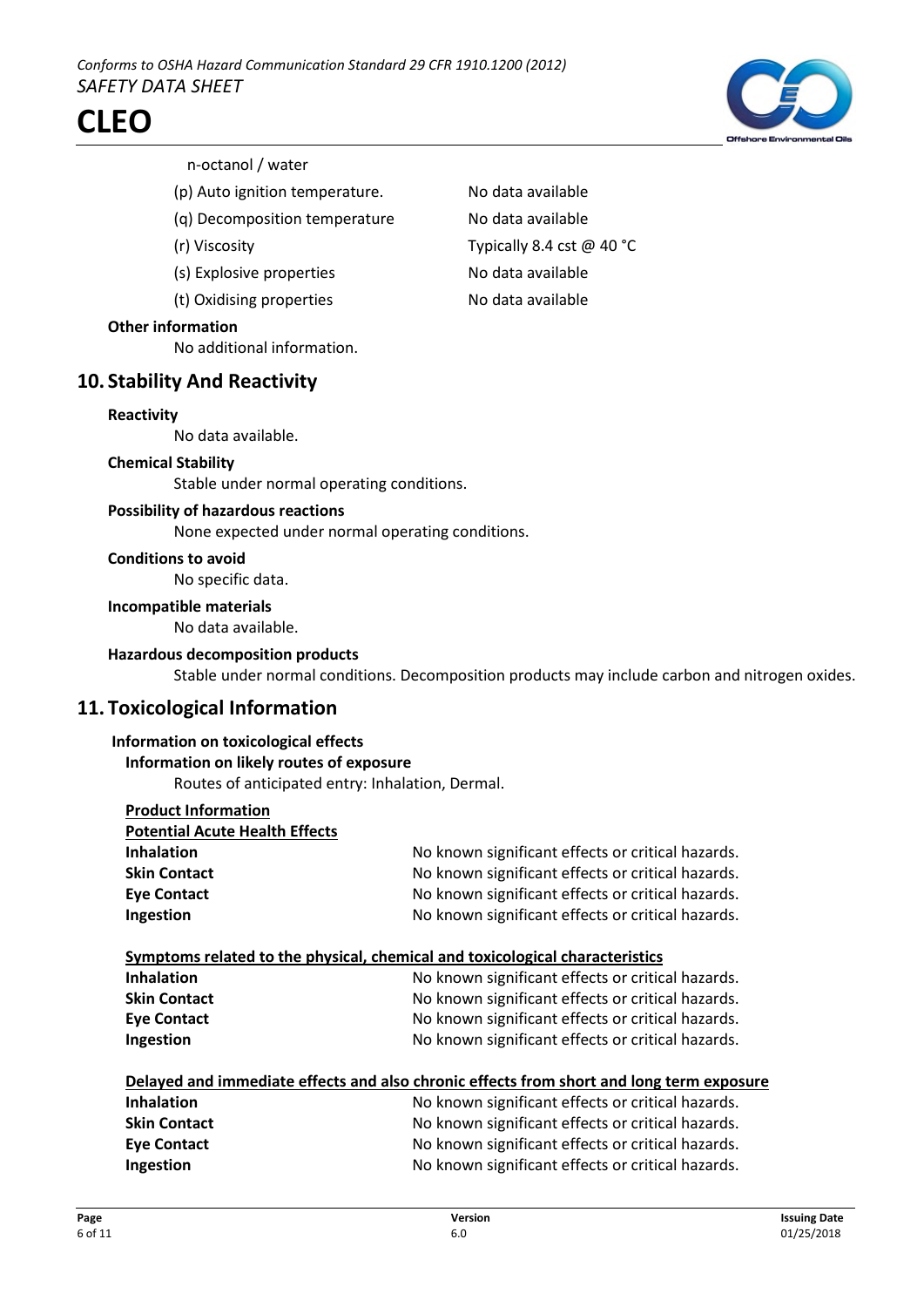

## **Potential Chronic Health Effects**

**CLEO**

No known significant effects or critical hazards. No known significant effects or critical hazards. No known significant effects or critical hazards. No known significant effects or critical hazards. No known significant effects or critical hazards. No known significant effects or critical hazards. No known significant effects or critical hazards. **Serious Eye-Damage / Irritation** No known significant effects or critical hazards. **Respiratory or skin sensitisation** No known significant effects or critical hazards. No known significant effects or critical hazards. No known significant effects or critical hazards. No known significant effects or critical hazards. No known significant effects or critical hazards.

No known significant effects or critical hazards.

No known significant effects or critical hazards.

#### **Numerical measures of toxicity.**

**Acute Toxicity Estimates.** Not available.

**The mixture contains no components which are listed in the National Toxicology Program (NTP) Report on Carcinogens (latest edition) or has been found to be a potential carcinogen in the International Agency for Research on Cancer (IARC) Monographs (latest edition), or by OSHA.**

## **12. Ecological Information**

#### **Ecotoxicity**

All components are classified as non hazardous for the environment.

#### **Persistence and degradability**

All components are readily biodegradable.

#### **Bioaccumulative potential**

All components are not considered bioaccumulative.

#### **Mobility in soil**

| Soil / Water partition coefficient $(K_{oc})$ | Not Available. |
|-----------------------------------------------|----------------|
| <b>Mobility</b>                               | Not Available. |

#### **Results of PBT and vPvB assessment**

All components are not considered to be PBT or vPvB.

#### **Other adverse effects**

No known significant effects or critical hazards.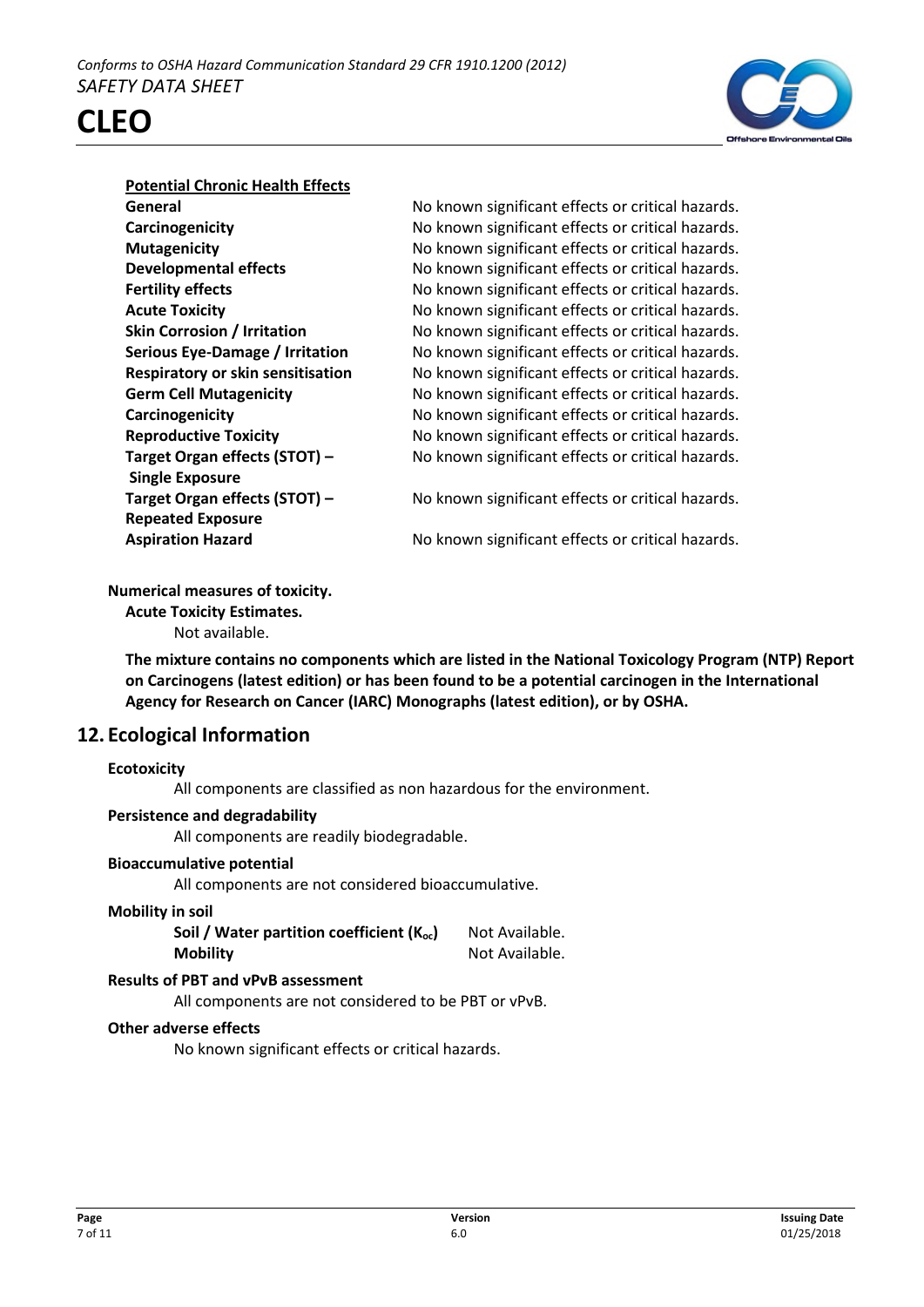

## **13.Disposal Considerations**

#### **Waste Disposal.**

The generation of waste should be avoided or minimised when possible. Disposal of surplus and non-recyclable products should be undertaken via a licensed waste disposal contactor. Significant quantities of waste product residues should be not be disposed of via the foul sewer. Disposal of this product, solutions and any by-products should at all times comply with the requirements of environmental protection and waste disposal legislation and any regional local authority requirements.

Empty containers completely. Retain label(s) on container. Dispose of through a licensed disposal. Where possible recycling is preferred to disposal or incineration. Empty containers or liners may retain some product residues. Avoid dispersal of spilled material and runoff and contact with soil, waterways, drains and sewers.

## **14. Transport Information**

| <b>UN Number</b>                    | Not regulated under DOT, TDG, IMDG or IATA. |
|-------------------------------------|---------------------------------------------|
| <b>UN Proper Shipping Name</b>      | Not regulated under DOT, TDG, IMDG or IATA. |
| <b>Transport hazard class(es)</b>   | Not regulated under DOT, TDG, IMDG or IATA. |
| Packing group                       | Not regulated under DOT, TDG, IMDG or IATA. |
| <b>Environmental hazards</b>        | Not hazardous.                              |
| <b>Special Precautions for user</b> | None.                                       |
| Transport in bulk according to      | Not regulated.                              |
| Annex II of MARPOL73/78 and         |                                             |
| the IBC Code                        |                                             |
|                                     |                                             |

## **15.Regulatory Information**

#### **Safety health and environmental regulations specific for the product in question. HCS Classification**

Not classified as hazardous.

## **OSHA Specifically regulated substances.**

Not applicable to the mixture or its components.

#### **U.S. Federal regulations EPCRA/SARA Right to Know**

#### **United States inventory (TSCA 8b)**

All components are listed.

#### **SARA 302/304/311/312 extremely hazardous substances** No products were found.

#### **SARA 302/304 emergency planning and notification** No products were found.

## **SARA 302/304/311/312 hazardous chemicals**

No products were found.

## **SARA 311/312 SDS**

No Products were found.

## **Clean Water Act (CWA) 307**

No products were found.

## **Clean Water Act (CWA) 311**

No products were found.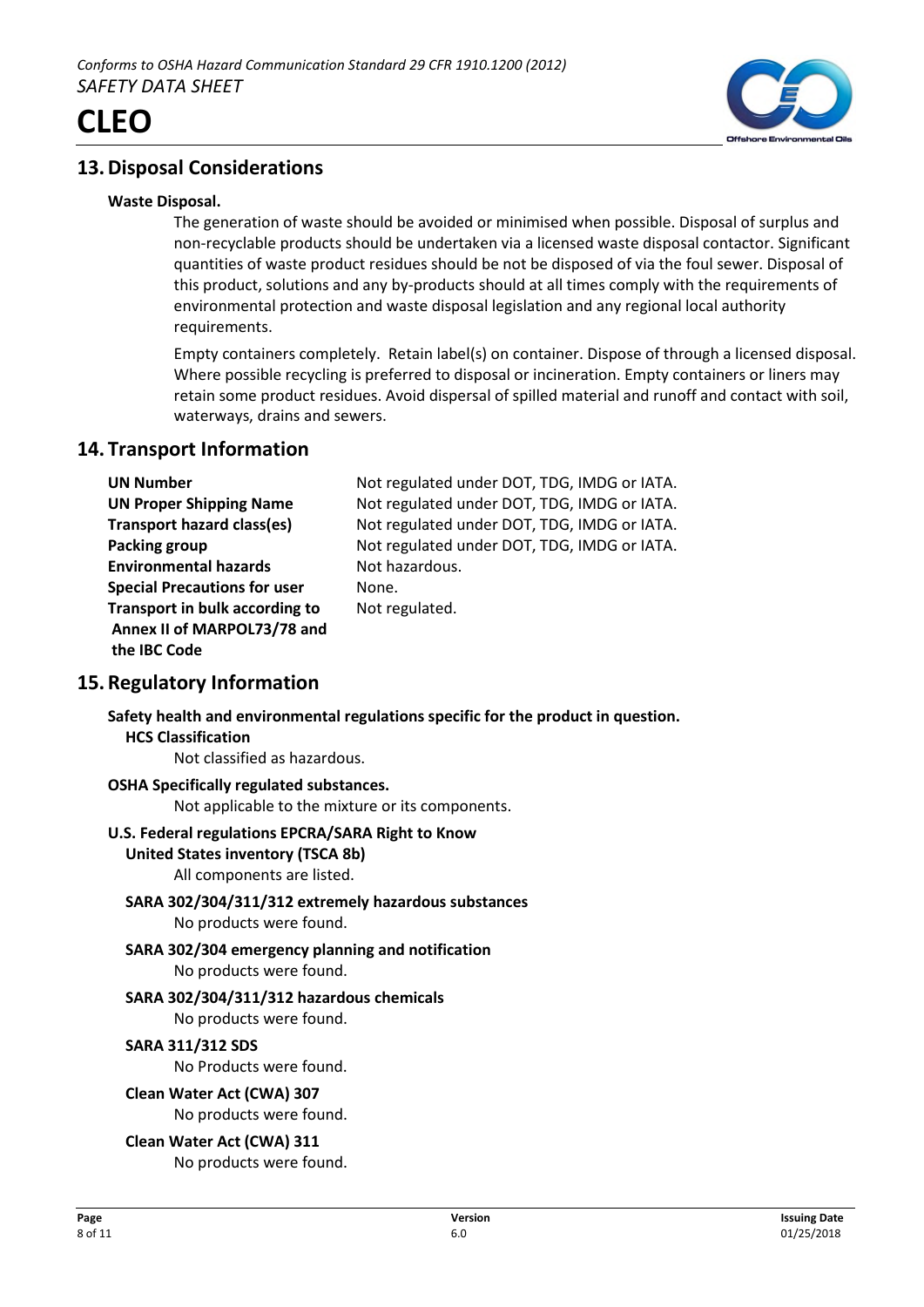

## **Clean Air Act (CAA) 112 accidental release prevention** No products were found.

- **Clean Air Act (CAA) 112 regulated flammable substances** No products were found.
- **Clean Air Act (CAA) 112 regulated toxic substances** No products were found.
- **SARA 313 Form R Reporting requirements** This product does not contain any hazardous ingredients at or above regulated thresholds.

#### **SARA 313 Form R – Supplier Notification**

This product does not contain any hazardous ingredients at or above regulated thresholds.

SARA 313 notifications must not be detached from the SDS and any copying and redistribution of the SDS shall include copying and redistribution of the notice attached to copies of the SDS subsequently redistributed.

#### **State regulations**

#### **Connecticut Carcinogen Reporting**

None of the components are listed.

#### **Connecticut Hazardous Material Survey**

None of the components are listed.

#### **Florida substances**

None of the components are listed.

#### **Illinois Chemical Safety Act**

None of the components are listed.

#### **Illinois Toxic Substances Disclosure to Employee Act**

None of the components are listed.

#### **Louisiana Reporting**

None of the components are listed.

#### **Louisiana Spill**

None of the components are listed.

#### **Massachusetts Spill**

None of the components are listed.

#### **Massachusetts Substances**

None of the components are listed

#### **Michigan Critical Material**

None of the components are listed.

#### **Minnesota Hazardous Substances**

None of the components are listed.

#### **New Jersey Hazardous Substances**

None of the components are listed

#### **New Jersey Spill**

None of the components are listed.

## **New Jersey Toxic Catastrophe Prevention Act**

None of the components are listed.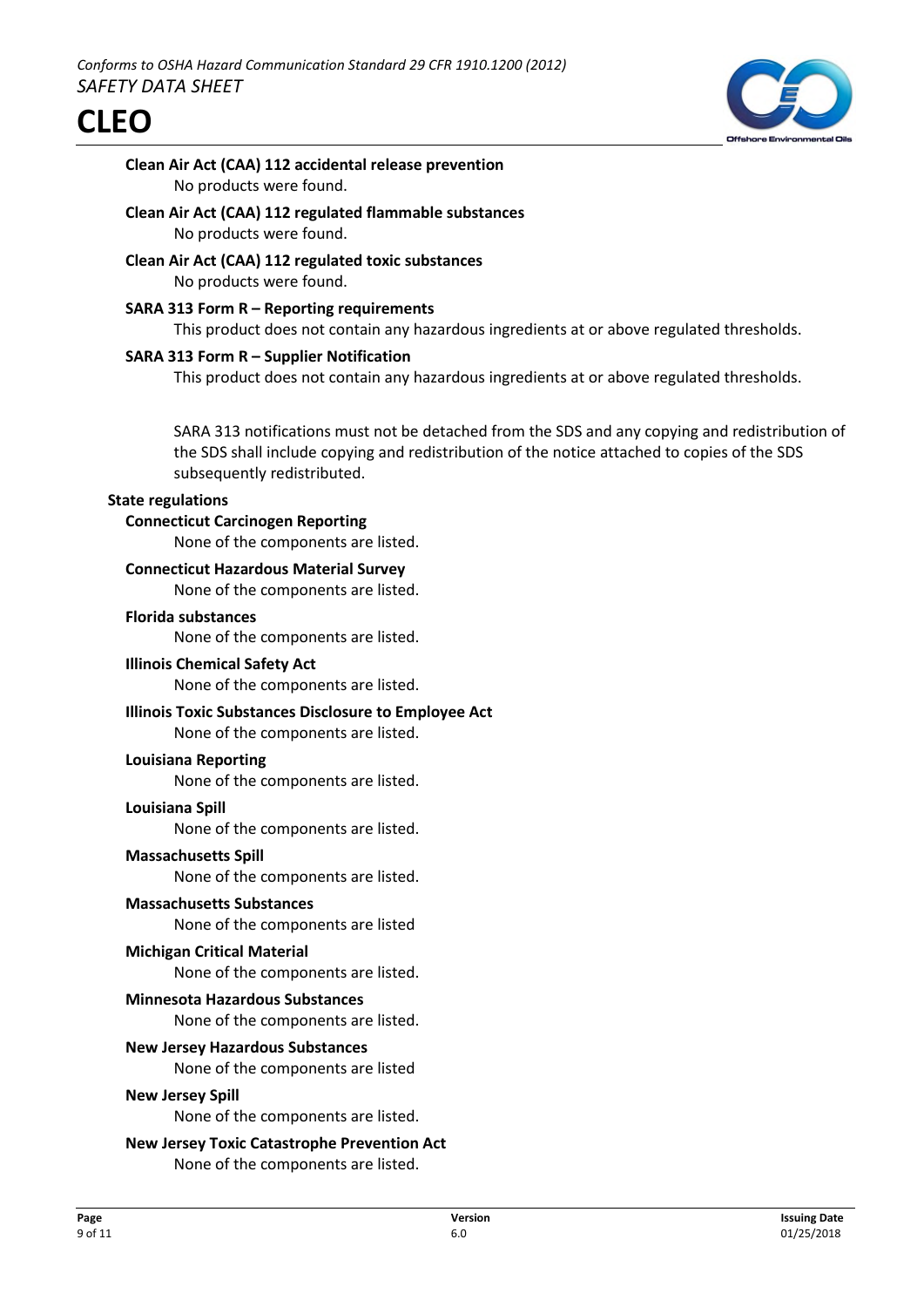



**New York Acutely Hazardous Substances** None of the components are listed.

#### **New York Toxic Chemical Release Reporting** None of the components are listed.

**Pennsylvania Right To Know Hazardous Substances** None of the components are listed

**Rhode Island Hazardous Substances** None of the components are listed.

This product has been classified in accordance with the hazard criteria of the Controlled Products Regulations and the SDS contains all the information required by the Controlled Products Regulations.

## **16.Other Information including date of preparation or last revision.**

| <b>Changes from previous version</b> |  |
|--------------------------------------|--|
| Updated section 1.                   |  |

#### **Abbreviations and Acronyms.**

| <b>ATE</b>          | Acute Toxicity Estimate.                                                                                         |
|---------------------|------------------------------------------------------------------------------------------------------------------|
| <b>BCF</b>          | <b>Bioconcentration Factor.</b>                                                                                  |
| CAS                 | <b>Chemicals Abstract Service.</b>                                                                               |
| <b>CFR</b>          | Code of Federal Regulations                                                                                      |
| <b>DMEL</b>         | Derived Minimal effect Level                                                                                     |
| <b>DNEL</b>         | Derived No effect Level.                                                                                         |
| <b>DOT</b>          | Department of Transport.                                                                                         |
| ES                  | Exposure Scenario.                                                                                               |
| <b>GHS</b>          | Globally Harmonised System of Classification and Labelling of Chemicals.                                         |
| <b>IATA</b>         | International Air Transport Association.                                                                         |
| <b>IBC</b>          | Intermediate Bulk Container.                                                                                     |
| <b>IMDG</b>         | International Maritime Dangerous Goods.                                                                          |
| Koc                 | Soil Organic Carbon-Water Partitioning Coefficient.                                                              |
|                     |                                                                                                                  |
| <b>MARPOL</b>       | Marine Pollution.                                                                                                |
| <b>MARPOL 73/78</b> | International Convention for the Prevention of Pollution From Ships 1973 as<br>modified by the protocol of 1978. |
| <b>OECD</b>         | Organisation for Economic Cooperation and Development.                                                           |
| <b>OSHA</b>         | Occupational Safety and Health Administration                                                                    |
| <b>PBT</b>          | Persistent, Bioaccumulative and Toxic.                                                                           |
| <b>PNEC</b>         | Predicted No Effect Concentration.                                                                               |
| SARA                | Superfund Amendments and Reauthorization Act                                                                     |
| STOT-RE             | Specific Target Organ Toxicity - Repeated Exposure.                                                              |
| STOT-SE             | Specific Target Organ Toxicity - Single Exposure.                                                                |
| <b>TDG</b>          | <b>Transportation of Dangerous Goods</b>                                                                         |
| <b>TWA</b>          | Time Weighted Average.                                                                                           |
| UN                  | United Nations.                                                                                                  |